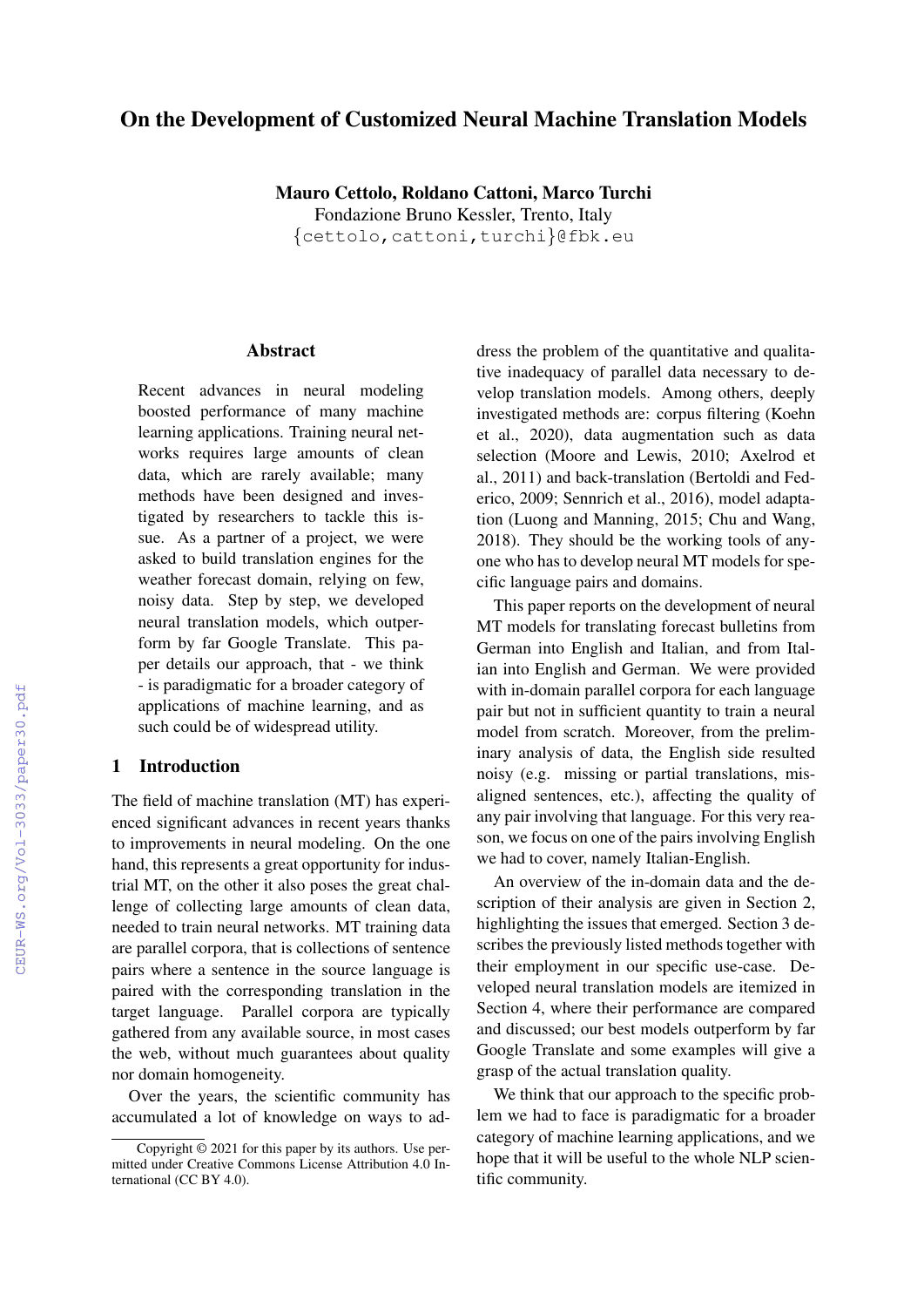# 2 Data

We were provided with two *csv* files of weather forecast bulletins, issued by two different forecast services that from here on are identified with the acronyms BB and TT. Each row of the BB csv contains, among other things, the text of the original bulletin written in German and, possibly, its translation into Italian and/or English; in the TT csv rows, the Italian bulletin is paired with its translation into German and/or English.

# 2.1 Statistics

**BB** Bulletins were extracted from the BB csv file and paired for any possible combination of languages. Each bulletin is stored on a single line but split in a few dozen fields; the average length of each field (about 18 German words) is appropriate for MT systems, which process long sentences with difficulty. Table 1 shows statistics of the training and test sets for the it-en language pair.

| site   task   set |                                       | #seg   | $#src$ w                       | #trg $w$            |
|-------------------|---------------------------------------|--------|--------------------------------|---------------------|
|                   | trn-nsy   $30,957$                    |        |                                | $626,211$   505,688 |
|                   | $\mid$ BB $\mid$ it-en $\mid$ tst-nsy | 20,000 |                                | $376,553$ 298,560   |
|                   | tot                                   |        | $50,957$   1,002,764   804,248 |                     |

Table 1: Statistics of the BB it-en benchmark. The label *nsy* will be clear after reading Section 3.2.

TT Bulletins were extracted from the TT csv file and paired for each language combination. Differently than the BB case, each TT bulletin was stored on a single line without any field split; since bulletins are quite long for automatic processing (on average 30 Italian words) and are the concatenation of rather heterogeneous sentences, we decided to segment them by splitting on strong punctuation. This requires a re-alignment of source/target segments because in general they differ in number. The re-alignment was performed by means of the *hunalign* sentence aligner<sup>1</sup> (Varga et al., 2005). Table 2 shows statistics of the training and test sets for the it-en language pair.

| site | task  | set | #seg  | $#src$ w          | #trg $w$ |
|------|-------|-----|-------|-------------------|----------|
|      |       | trn | 5,177 | 78,834            | 73,763   |
| TT   | it-en | tst | 1.962 | 30,232            | 28,135   |
|      |       | tot | 7,139 | 109,066   101,898 |          |

Table 2: Statistics of the TT it-en benchmark.

#### 2.2 Analysis and Issues

As a good practice before starting the creation of MT models, data have been inspected and analyzed looking for potential problems. Several critical issues emerged, which are described in the following paragraphs.

Non-homogeneity of data - Since data originated from two distinct weather forecast services (BB and TT), first of all it must be established whether they are linguistically similar and, if so, to what extent. For this purpose, focusing on the languages of the it-en benchmarks, we measured the perplexity of the BB and TT test sets on  $n$ -gram language models (LMs) estimated on the BB and TT training sets: $2$  the closer the perplexity values of a given text on the two LMs, the greater the linguistic similarity of BB and TT training sets. Table 3 reports values of perplexity (PP) and out-ofvocabulary rates (%OOV) for all test sets vs. LMs combinations.<sup>3</sup>

|    |               |           | LM trained on |           |        |
|----|---------------|-----------|---------------|-----------|--------|
|    |               |           | BB trn        |           | TT trn |
|    |               | <b>PP</b> | %OOV          | <b>PP</b> | %OOV   |
| it | <b>BB</b> tst | 10.8      | 0.22          | 92.0      | 12.07  |
|    | TT tst        | 42.4      | 0.60          | 10.3      | 0.41   |
|    | <b>BB</b> tst | 8.9       | 0.14          | 80.1      | 8.49   |
| en | TT tst        | 65.6      | 2.05          | 12.7      | 0.51   |

Table 3: Cross comparison of BB and TT texts.

Overall, we can notice that the PP of the two test sets significantly varies when computed on in- and out-of-domain data. The PP of any given test set is 4 (42.4 vs. 10.8) to 9 (92.0 vs. 10.3) times higher when measured on the LM estimated on the text of the other provider than on the text of the same provider. These results highlight the remarkable linguistic difference between the bulletins issued by the two forecast services.

In-domain data scarcity - Current state-of-theart MT neural networks (Section 4.1) have dozens to hundreds million parameters that have to be estimated from data. Unfortunately, the amount of provided data does not allow an effective estimation from scratch of such a huge number of parameters, as we will empirically prove in Section 4.3.

<sup>1</sup>github.com/danielvarga/hunalign

<sup>&</sup>lt;sup>2</sup>3-gram LMs with modified shift beta smoothing were estimated using the IRSTLM toolkit (Federico et al., 2008).

<sup>&</sup>lt;sup>3</sup>In order to isolate the genuine PP of the text, the dictionary upperbound to compute OOV word penalty was set to 0; the OOV rates are shown for this very reason.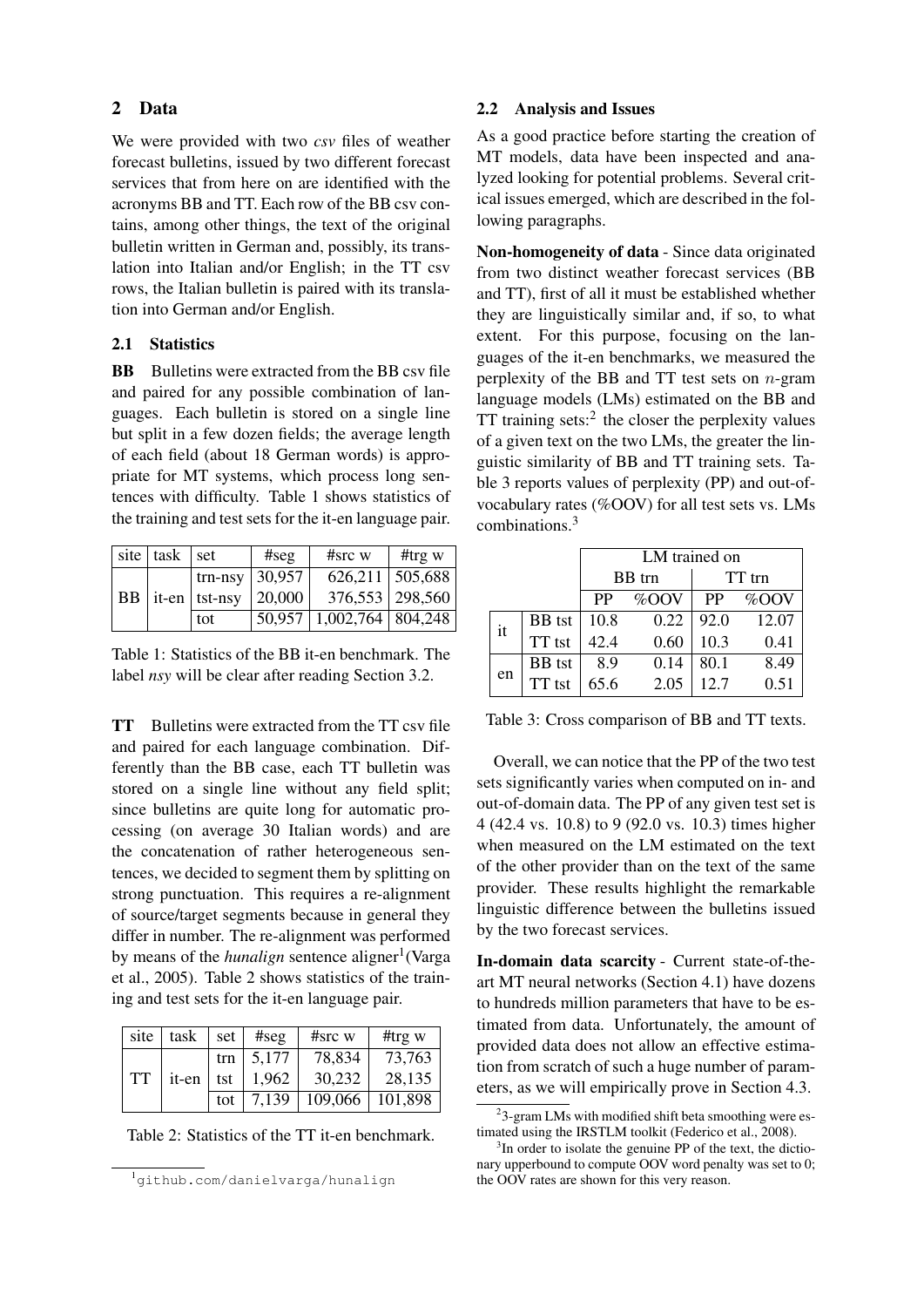BB English side - BB data have a major problem on the English side. In fact, looking at csv file, we realized that many German bulletins were not translated at all into English. Moreover, in the English side there are 20% fewer words than in the corresponding German or Italian sides, a difference that is not justified by the morpho-syntactic variations between languages. In fact, it happens that entire portions of the original German bulletins are not translated into English, or that a definitely more compact form is used, as in:

de: *Der Hochdruckeinfluss hält bis auf weiteres an.* en: *High pressure conditions.*

This critical issue affects both training and test sets, as highlighted by figures in Table 1; as such, it negatively impacts both the quality of the translation models, if trained/adapted on such noisy data, and the reliability of evaluations, if run on such distorted data. A careful corpus filtering is therefore needed, as discussed in Section 3.2.

# 3 Methods

# 3.1 MT Model Adaptation

A standard method for facing the in-domain data scarcity issue mentioned in Section 2.2 is the so-called *fine-tuning*: given a neural MT model trained on a large amount of data in one domain, its parameters are tuned by continuing the training using a small amount of data from another domain (Luong and Manning, 2015; Chu and Wang, 2018). Though effective on the new in-domain data supplied for model adaptation, fine-tuning typically suffers from performance drops on unseen data (test set), unless proper regularization techniques are adopted (Miceli Barone et al., 2017). We avoid overfitting by fine-tuning our MT models with dropout (set to 0.3) (Srivastava et al., 2014) and performing only a limited number of epochs (5) (Miceli Barone et al., 2017).

# 3.2 Corpus Filtering

Machine learning typically requires large sets of clean data. Since rarely large data sets are also clean, researchers devoted much effort to data cleaning, the automatic process to identify and remove errors from data. The MT community is no exception. Even, WMT - the conference on machine translation - in 2018, 2019 and 2020 editions organized a Shared Task on Parallel Corpus Filtering. Koehn et al. (2020) provide details on the task proposed in the more recent edition, on participants, their methods and results. For reference purposes, organizers set up a competitive baseline based on LASER (Language-Agnostic SEntence Representations)<sup>4</sup> (Schwenk and Douze, 2017) multilingual sentence embeddings. The underlying idea is to use the cosine distance between the embeddings of the source and the target sentences to measure their parallelism. In a similar way we cleaned the BB noisy benchmark, filtering with a threshold of 0.9; statistics of the resulting bi-text are given in Table 4.

| site      | task | set | #seg   #src w   #trg w                    |                                   |
|-----------|------|-----|-------------------------------------------|-----------------------------------|
|           |      |     |                                           | trn-cln   1,673   37,629   40,256 |
| <b>BB</b> |      |     | it-en   tst-cln   1,011   20,280   21,657 |                                   |
|           |      | tot |                                           | $2,684$   57,909   61,913         |

Table 4: Stats of the filtered BB it-en benchmark.

The filtered bi-text does not suffer anymore from the imbalance number of words but it is 20 times smaller than the original one.

# 3.3 Data Augmentation

Since the corpus filtering discussed in the previous section removes most of the original data, further exacerbating the problem of data scarcity, we tried to overcome this unwanted side effect by means of data augmentation methods.

#### 3.3.1 Data Selection

A widespreadly adopted data augmentation method is *data selection*. Data selection assumes the availability of a large general domain corpus and a small in-domain corpus; in MT, the aim is to extract parallel sentences from the large bilingual corpus that are most relevant to the target domain as defined by the small corpus.

On the basis of the bilingual cross-entropy difference (Axelrod et al., 2011), we sorted the sentence pairs of the OPUS collection,<sup>5</sup> used as general domain large dataset, according to their relevance to the domain determined by the concatenation of the BB and TT training sets. To establish the optimal size of the selection, we trained LMs - created in the same setup described in *nonhomogeneity of data* paragraph of Section 2.2 - on increasing amounts of selected data and computed the PP of BB and TT test sets, separately for each side. Figure 1 plots the curves; the straight lines on

<sup>4</sup>github.com/facebookresearch/LASER <sup>5</sup>opus.nlpl.eu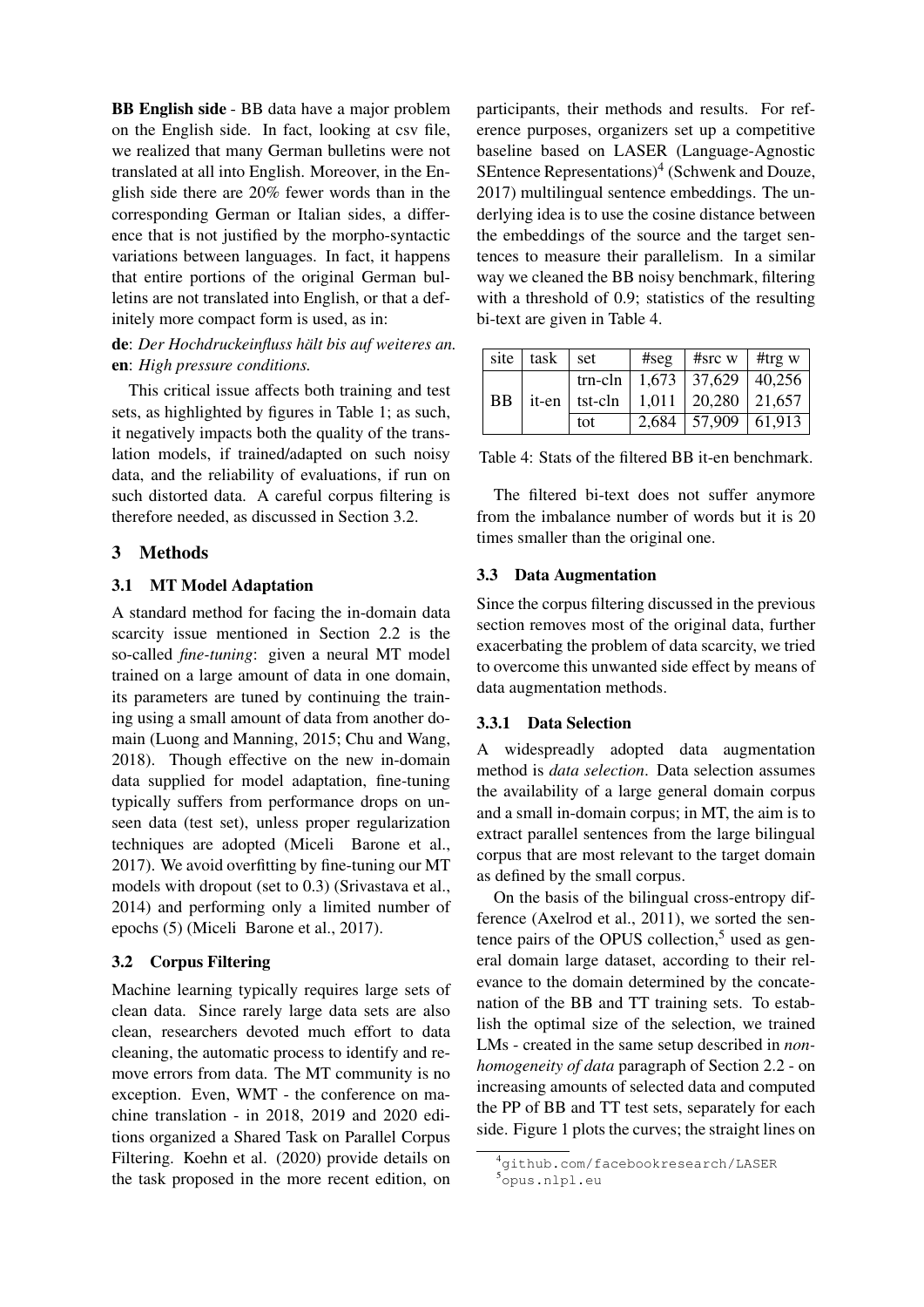the bottom correspond to the PP of the same test sets on LMs built on the in-domain training sets.



Figure 1: Perplexity of test sets on LMs estimated on increasing amounts of selected data.

The form of curves is convex, as usual in data selection. In our case, the best trade-off between the pertinence of data and its amount occur when something more than a million words is selected; therefore, we decided to mine from OPUS the bilingual text whose size is given in row *DS* of Table 5. Anyway, note that the lowest PP for selections is at least one order of magnitude greater than on LMs trained on in-domain training sets.

| task  | set | #seg    | $#src$ w  | #trg $w$  |
|-------|-----|---------|-----------|-----------|
| it-en | DS  | 206,990 | 1,352,623 | 1,312,068 |
|       | BТ  | 30,957  | 482,398   | 505,688   |

Table 5: Stats of selected and back translated data.

# 3.3.2 Back Translation

Another well-known data-augmentation method, which somehow also represents an alternative way to corpus filtering for dealing with the BB English side issue, is *back-translation*. Backtranslation (Bertoldi and Federico, 2009; Sennrich et al., 2016; Edunov et al., 2018) assumes the availability of an MT system from the target language to the source language and of target monolingual data. The MT system is used to translate the target monolingual data into the source language. The result is a parallel corpus where the source side is the synthetic MT output while the target is human text. The synthetic parallel corpus is then used to train or adapt a source-to-target MT system. Although simple, this method has been shown to be very effective. We used backtranslation to generate a synthetic, but hopefully cleaner, version of the BB training set. The trans-

|       | #segments   #src w   #trg w |      |             |
|-------|-----------------------------|------|-------------|
| it-en | 32.0M                       | 339M | $\mid$ 352M |

Table 6: Stats of the parallel generic training sets.

lation into Italian of the 31k English segments of the training set (Table 1) was performed by an in-house generic en-it MT engine (details in Appendix A.1 of (Bentivogli et al., 2021)). Row *BT* of Table 5 shows the statistics of this artificial bilingual corpus; similarly to what happened with the filtering process, the numbers of Italian and English words are much more compatible than they are in the original version of the corpus.

# 4 Experimental Results

#### 4.1 MT Engine

The MT engine is built on the ModernMT framework<sup>6</sup> which implements the Transformer (Vaswani et al., 2017) architecture. The original generic model is *Big* sized, as defined in (Vaswani et al., 2017) by more than 200 million parameters. For training, bi-texts were downloaded from the OPUS repository<sup>5</sup> and then filtered through the already mentioned data selection method (Axelrod et al., 2011) using a general-domain seed. Statistics of the resulting corpus are provided in Table 6. Training was performed in the setup detailed in (Bentivogli et al., 2021).

The same Big model and its smaller variants, the *Base* with 50 million parameters and the *Tiny* with 20 million parameters, were also trained on in-domain data only for the sake of comparison.

# 4.2 MT Models

We empirically compared the quality of translations generated by various MT models: two generic, three genuine in-domain of different size and several variants of our generic model adapted (Section 3.1) on in-domain data resulting from the presented methods: filtering (Section 3.2), data selection (Section 3.3.1) and back-translation (Section 3.3.2). Performance was measured on the BB and TT test sets in terms of BLEU (Papineni et al., 2002), TER (Snover et al., 2006) and CHRF (Popovic, 2015) scores computed by means ´ of SacreBLEU (v1.4.14) (Post, 2018), with default

<sup>6</sup>github.com/modernmt/modernmt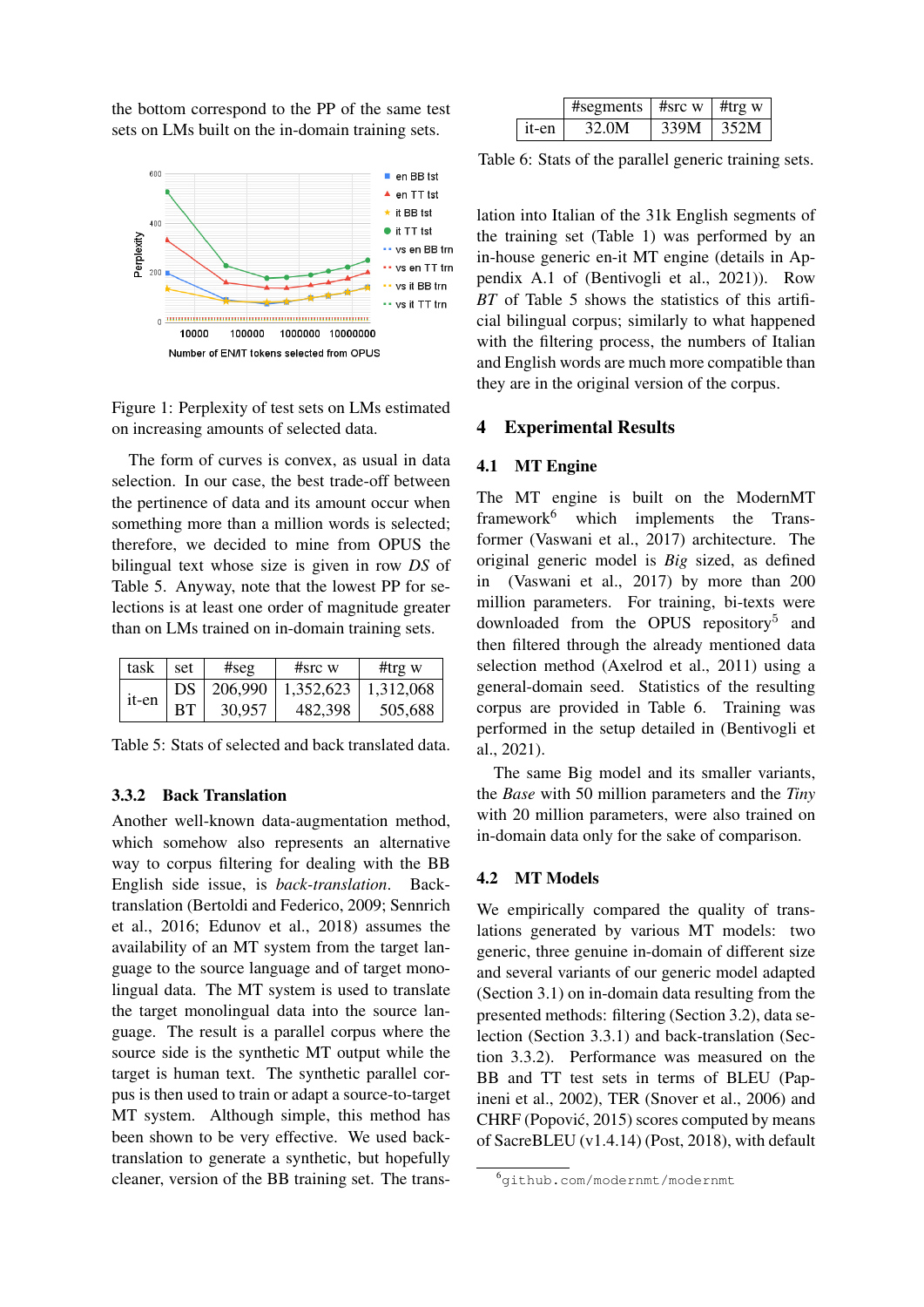|                                                      |                    |                              |                                                 | BB                 |                    |                                       |                    | <b>TT</b>                             |                    |
|------------------------------------------------------|--------------------|------------------------------|-------------------------------------------------|--------------------|--------------------|---------------------------------------|--------------------|---------------------------------------|--------------------|
| MT model                                             | noisy test set     |                              | clean test set                                  |                    |                    | test set                              |                    |                                       |                    |
|                                                      | %BLEU↑ %TER↓ CHRF↑ |                              |                                                 | %BLEU↑ %TER↓ CHRF↑ |                    |                                       | %BLEU↑ %TER↓ CHRF↑ |                                       |                    |
| Generic models:                                      |                    |                              |                                                 |                    |                    |                                       |                    |                                       |                    |
| $GT^{\star}$                                         | 11.45              | 106.61 .3502                 |                                                 | 32.59              | 51.72              | .6104                                 | 32.20              | 61.56                                 | .6315              |
| (Transformer_big)<br><b>FBK</b>                      | 7.43               | 113.07 .3833                 |                                                 | 19.68              | 63.68              | .5229                                 | 23.45              | 70.46                                 | .5525              |
| in-domain models trained on BBtrn-nsy+TTtrn:<br>Pure |                    |                              |                                                 |                    |                    |                                       |                    |                                       |                    |
| Transformer_tiny                                     | 23.34              | 83.86                        | .4882                                           | 35.80              | 61.05              | .5808                                 | 42.19              | 51.79                                 | .6488              |
| Transformer_base                                     | 18.39              | 93.41                        | .4590                                           | 22.06              | 85.91              | .5237                                 | 29.17              | 64.73                                 | .5351              |
| Transformer_big                                      | 20.45              | 95.76                        | .4755                                           | 24.73              | 89.26              | .5330                                 | 28.01              | 68.42                                 | .5193              |
| FBK model adapted on:                                |                    |                              |                                                 |                    |                    |                                       |                    |                                       |                    |
| <b>BBtrn-nsy</b>                                     | 21.21 <sup>1</sup> |                              | $80.82^2$ .4785 <sup>2</sup> 37.91 <sup>3</sup> |                    | $46.913$ .6172     |                                       | 13.77              | 79.14                                 | .4007              |
| <b>BBtrn-cln</b>                                     | 10.67              | 108.86 .4195                 |                                                 | 31.57              | 52.54              | .5950                                 | 27.68              | 65.05                                 | .5912              |
| TTtrn                                                | 10.44              | 107.48.4241                  |                                                 | 28.64              | 54.20              | .5800                                 | 39.61              | 52.64                                 | .6702              |
| DS                                                   | 10.82              | 109.71 .4255                 |                                                 | 30.11              | 54.86              | .5873                                 | 29.76              | 63.68                                 | .6099              |
| BT                                                   | 12.50              | 106.85 .4507                 |                                                 | 34.85              | 49.78              | .6339                                 | 32.71              | 58.95                                 | .6372              |
| BBtrn-nsy+TTtrn                                      | $19.30^{3}$        | $79.291$ .4449               |                                                 | 32.81              | 52.38              | .5680                                 | 40.51 <sup>3</sup> | 51.973                                | .6579              |
| BBtrn-nsy+TTtrn+DS+BT                                | $19.36^2$          | $86.33^3$ .4792 <sup>1</sup> |                                                 | 41.17 <sup>1</sup> | 44.67 <sup>1</sup> | $.6488^2\,40.69^2$                    |                    | 51.84 <sup>2</sup> .6734 <sup>3</sup> |                    |
| BBtrn-cln+TTtrn                                      | 12.39              | 105.36.4450                  |                                                 | 37.02              | 47.40              | $.6365^3$                             | 40.34              | 52.16                                 | $.6755^2$          |
| BBtrn-cln+TTtrn+DS+BT                                | 13.75              |                              | 104.59 .4619 <sup>3</sup>                       | $40.09^2$          |                    | 45.28 <sup>2</sup> .6617 <sup>1</sup> | 41.16 <sup>1</sup> | 51.01 <sup>1</sup>                    | .6803 <sup>1</sup> |

Table 7: BLEU/TER/CHRF scores of MT models on it-en test sets.  $\frac{1}{2}$ ,  $\frac{2}{3}$  and  $\frac{3}{3}$  indicate the "podium position" among the adapted models of each column. (\*) Google Translate, as it was on 14 Sep 2021.

signatures.<sup>7</sup>

# 4.3 Results and Comments

Scores are collected in Table 7. First, as expected (*in-domain data scarcity* paragraph of Section 2.2), it is not feasible to properly train a huge number of parameters with few data; in fact, the best performing pure in-domain model is the smallest one (*Transformer tiny*). Instead, the naive application of the MT state-of-the-art would have led to simply train a *Transformer big* model on the original in-domain data. This model would not have been competitive with *GT* on TT data (28.01 vs. 32.20 BLEU); it would have been on BB data if we had only considered the noisy test set (20.45 vs. 11.45) resulting in an important misinterpretation of the actual quality of the two systems; conversely, our preliminary analysis allowed us to discover the need of cleaning BB data, which guarantees a reliable assessment (24.73 vs. 32.59).

Data augmentation methods (*DS*, *BT*) are both effective in making available additional useful bitexts; for example, the BLEU score of the model *BBtrn-cln+TTtrn* increases by 3 absolute points (from 37.02 to 40.09) when DS and BT data are added to the adaptation corpus.

The fine-tuning of a *Transformer big* generic model to the weather forecast domain turned out to be more effective than any training from scratch using original in-domain data only: the top performing model - *BBtrn-cln+TTtrn+DS+BT* - definitely improves the *Transformer tiny* with respect to all metrics on the BB clean test set (40.09/45.28/.6617 vs 35.80/61.05/.5808), and to two metrics out of three on the TT test set (TER: 51.01 vs. 51.79, CHRF: .6803 vs. .6488). Moreover, all its scores are a lot better than those of Google Translate.

#### 4.4 Examples

To give a grasp of the actual quality of automatic translations, Table 8 collects the English text generated by some of the tested MT models fed with a rather complex Italian source sentence. The manual translations observed in BB data are shown as well: their number, their variety, some questionable/wrong lexical choices in them ("high" instead of "upper-level currents", "South-western" instead of "Southwesterly") and one totally wrong ("Weak high pressure conditions.") prove the difficulty of learning from such data and the need to pay par-

 $7$ BLEU+case.mixed+numrefs.1+smooth.exp+tok.13a, TER+tok.tercom-nonorm-punct-noasian-uncased, chrF2+numchars.6+space.false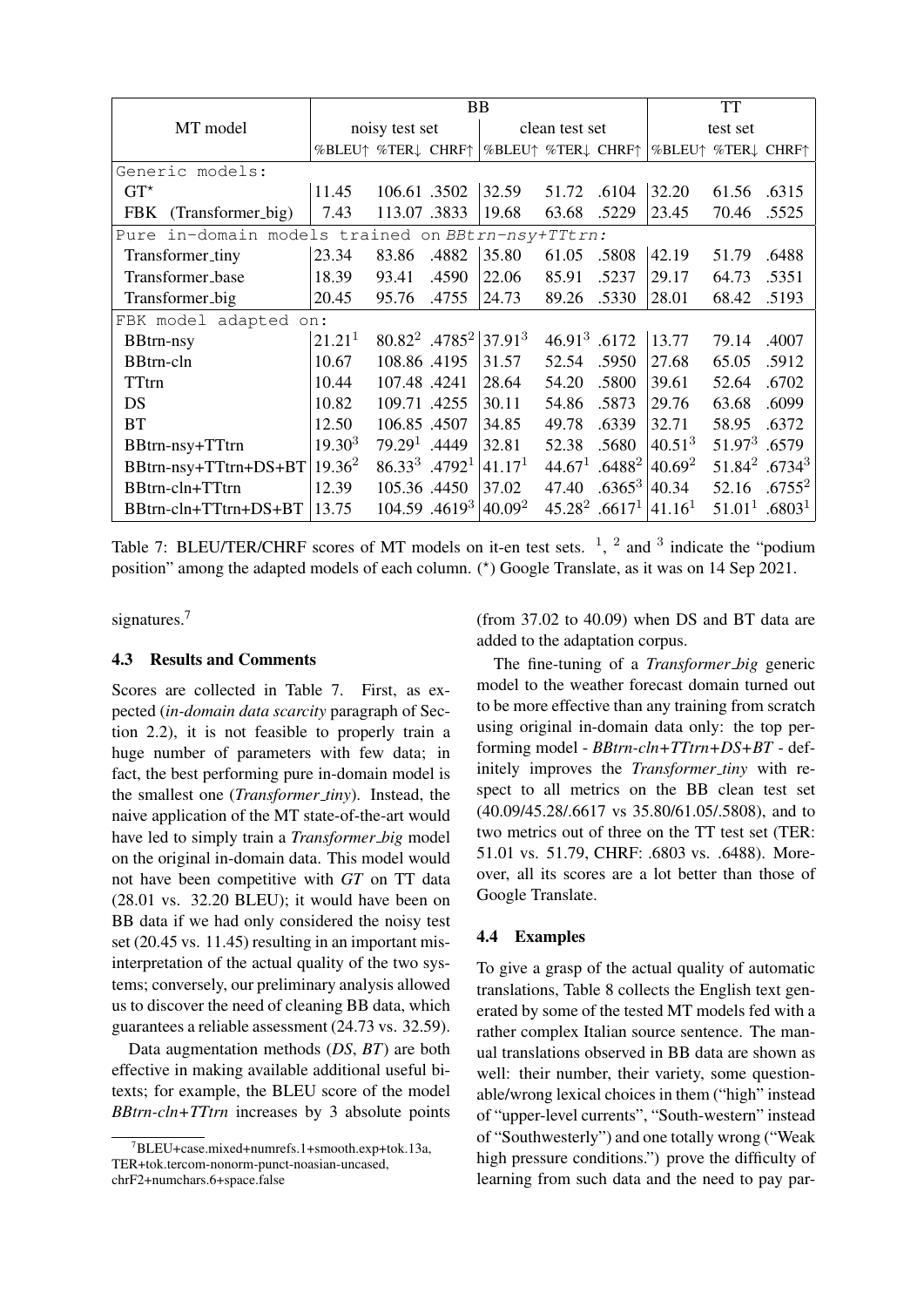| Italian source sentence:<br>Le correnti in quota si disporranno da sudovest avvicinando masse d'aria più umida alle Alpi.<br>Manual English translations found in BB bulletins:<br>Weak high pressure conditions.<br>The high currents will turn to south-west and humid air mass will reach the Alps. |
|--------------------------------------------------------------------------------------------------------------------------------------------------------------------------------------------------------------------------------------------------------------------------------------------------------|
|                                                                                                                                                                                                                                                                                                        |
|                                                                                                                                                                                                                                                                                                        |
|                                                                                                                                                                                                                                                                                                        |
|                                                                                                                                                                                                                                                                                                        |
|                                                                                                                                                                                                                                                                                                        |
| Southwesterly currents will bring humid air masses to South Tyrol.                                                                                                                                                                                                                                     |
| South-western currents will bring humid air masses to the Alps.                                                                                                                                                                                                                                        |
| South-westerly upper level flow will bring humid air masses towards our region.                                                                                                                                                                                                                        |
| More humid air masses will reach the Alps.                                                                                                                                                                                                                                                             |
| Humid air reaches the Alps with South-westerly winds.                                                                                                                                                                                                                                                  |
| Automatic English translations generated by some MT models:                                                                                                                                                                                                                                            |
| The currents at high altitudes will arrange themselves from the southwest, bringing more<br><b>GT</b>                                                                                                                                                                                                  |
| humid air masses closer to the Alps.                                                                                                                                                                                                                                                                   |
| Currents in altitude will be deployed from the southwest, bringing wet air masses closer to<br>FBK                                                                                                                                                                                                     |
| the Alps.                                                                                                                                                                                                                                                                                              |
| Transformer_tiny<br>South-westerly upper level flow will bring humid air masses towards                                                                                                                                                                                                                |
| the Alps.                                                                                                                                                                                                                                                                                              |
| BBtrn-cln+TTtrn+DS+BT<br>The upper level flow will be arranged from the southwest approaching                                                                                                                                                                                                          |
| more humid air masses to the Alps.                                                                                                                                                                                                                                                                     |

Table 8: Examples of manual and automatic translations.

ticular attention to the evaluation phase. Concerning translations, *GT* is able to keep most of the meaning of the source text but the translation is too literal to result in fluent English. *FBK* only partially transfers the meaning from the source and generates a rather bad English text. *Transformer tiny* provides a very good translation both from a semantic and a syntactic point of view, losing only the negligible detail that the "air masses" are "more humid", not simply "humid". Finally, *BBtrn-cln+TTtrn+DS+BT*, the model that on the basis of our evaluations is the best one, on this specific example works very well at the semantic level but rather poorly on the grammatical level.

This example shows that pure in-domain models, as expected, are "more in-domain" than generic models, though adapted, showing greater adherence to domain-specific language. On the other hand, according to scores in Table 7, adapted models should be better in generalization. Only subjective evaluations involving meteorologists can settle the question of which model is the best.

# 5 Conclusions

In this paper we described the development process that led us to build competitive customized translation models. Given the provided in-domain data, we started by analyzing them under several perspectives and discovered that they are few,

noisy and heterogeneous. We faced these issues by exploiting a number of methods which represent established knowledge of the scientific community: adaptation of neural models, corpus filtering and data augmentation techniques such as data selection and back-translation. In particular, corpus filtering allowed us to avoid the misleading results observed on the original noisy data, while adaptation and data augmentation proved useful in effectively taking advantage of out-of-domain resources.

# References

- Amittai Axelrod, Xiaodong He, and Jianfeng Gao. 2011. Domain Adaptation via Pseudo In-Domain Data Selection. In *Proc. of EMNLP*, pages 355–362, Edinburgh, Scotland, UK.
- Luisa Bentivogli, Mauro Cettolo, Marco Gaido, Alina Karakanta, Alberto Martinelli, Matteo Negri, and Marco Turchi. 2021. Cascade versus Direct Speech Translation: Do the Differences Still Make a Difference? In *Proc. of ACL/IJCNLP (Volume 1: Long Papers)*, pages 2873–2887, Bangkok, Thailand.
- Nicola Bertoldi and Marcello Federico. 2009. Domain Adaptation for Statistical Machine Translation with Monolingual Resources. In *Proc. of WMT*, pages 182–189, Athens, Greece.
- Chenhui Chu and Rui Wang. 2018. A Survey of Domain Adaptation for Neural Machine Translation. In